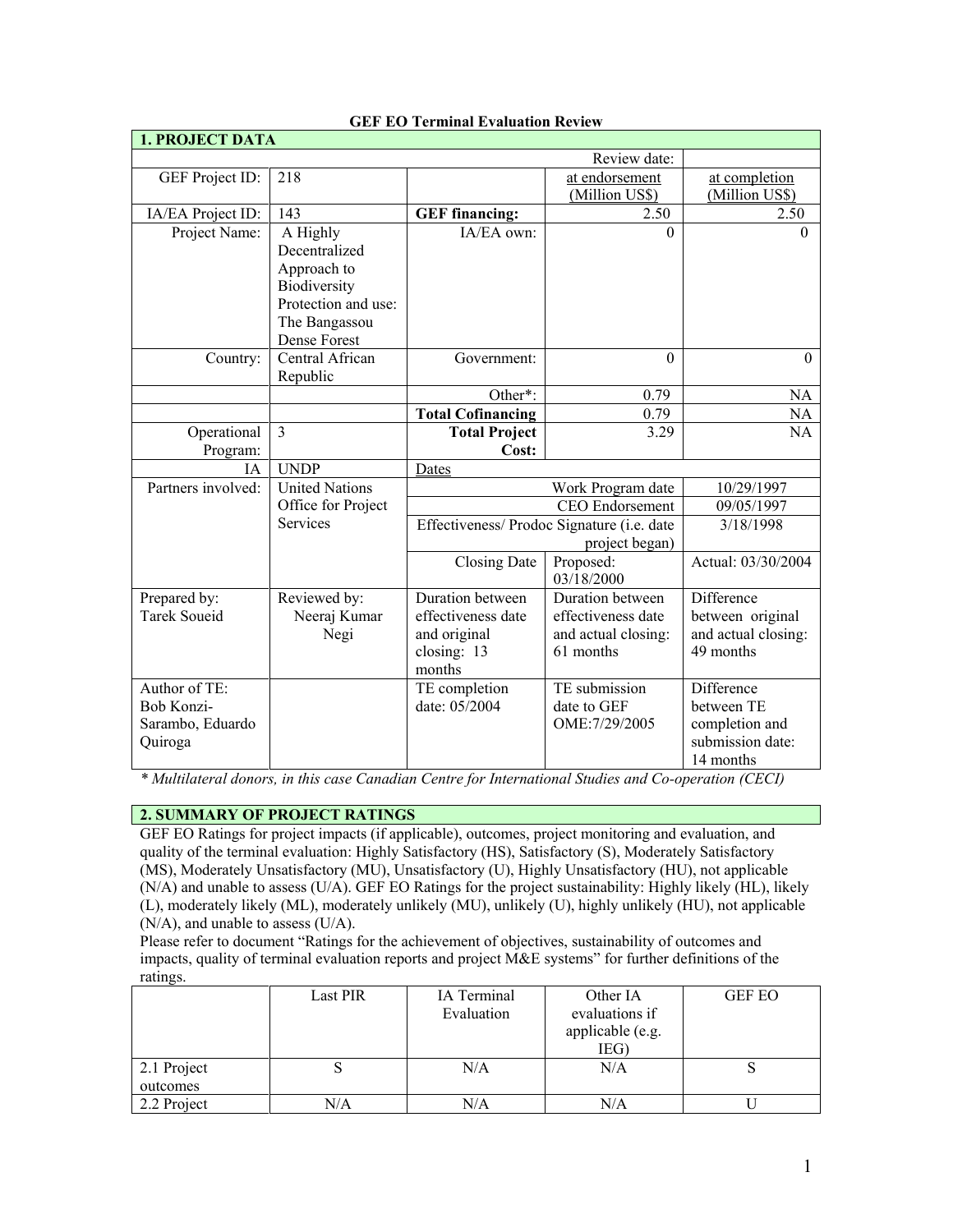| sustainability     |     |     |     |    |
|--------------------|-----|-----|-----|----|
| 2.3 Monitoring and | N/A | N/A | N/A | МU |
| evaluation         |     |     |     |    |
| 2.4 Quality of the | N/A | N/A | N/A | MS |
| evaluation report  |     |     |     |    |

#### **Should this terminal evaluation report be considered a good practice? Why?**

Yes. Although it doesn't elaborate enough on some aspects related to sustainability and M&E, the TE should be considered a good practice because it provides a clear analysis of the project's management and implementation.

**Is there a follow up issue mentioned in the TE such as corruption, reallocation of GEF funds, etc.?** There is no follow-up issue noted in the TE.

## **3. PROJECT OBJECTIVES, EXPECTED AND ACTUAL OUTCOMES**

### **3.1 Project Objectives**

• **What are the Global Environmental Objectives? Any changes during implementation?** According to the Project Document, the global environmental objective is to "ensure conservation and sustainable use of forest resources diversity and warrant the prospects to increase local community livelihood standards from these very forest resources through the promotion of methods, technologies and strategies of sustainable use of natural resources management".

But the TE mentions that there were changes in the project's objectives following recommendations made in the Mid-Term Review. The project's revised objective is "to contribute to the conservation, protection and sustainable use of the Bangassou Forest biodiversity by means of a highly decentralized approach".

#### • **What are the Development Objectives? Any changes during implementation?** The Project Document lists the following development objectives:

- Make policies, legislation and practices conducive to sustainable development of renewable natural resources in the Bangassou dense forest.

- Strengthen local institutions and partnership in order to create opportunities for developing natural resources and improving ecosystems management

- Promote specific economic activities that will help to raise income levels, provide opportunities for gainful employment, improve living conditions for communities of natural resources users and lessen strains on the environment

- Promote traditional knowledge and scientific information in order to build capacity in grassroots communities for sustainable management of natural resources.

According to the TE, the new objectives after the Mid-Term Review are:

- Develop a Natural Resources Management Plan based on land and ecological use.
- Support the reform of Natural Resource Management regulations.
- Reinforce the capacity of local stakeholders to implement Natural Resource Management activities.

- Promote income-generating activities that contribute to the conservation of Bangassou's natural resources thru funds for Community Enterprises.

- Mediate and promote the cooperation at a national level for activities related to the project's Management of Natural Resources.

### **3.2 Outcomes and Impacts**

### • **What were the major project outcomes and impacts as described in the TE?**

Regarding the project outcomes and impacts, the TE and the 2004 PIR list the following environmental and related legal achievements:

• **On the environmental side:** Demarcation of protected areas has been proposed by the local communities: 1,384,700 hectares consecrated as National Park (NP); 534,300 hectares consecrated as village cynegetic zone (VCZ); 165,000 hectares consecrated as a controlled hunting zone (CHZ); also there has been a great improvement on the local communities' commitment to sustainable use of resources. Examples include 206,900 hectares consecrated as an Agriculture Development Zone (ADZ); 206,900 hectares consecrated as a Cattle Breeding Zone (CBZ);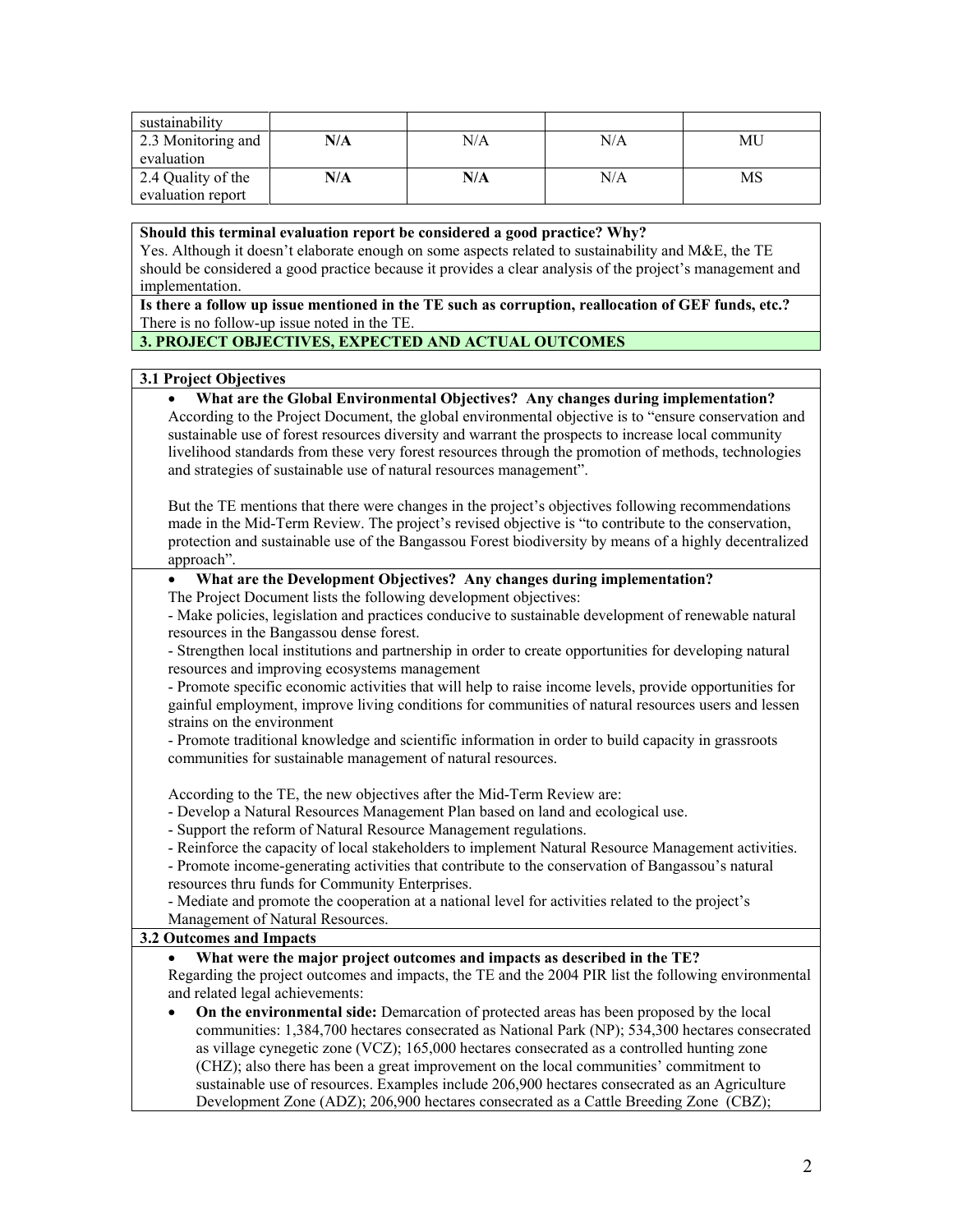421,800 hectares consecrated as a Multipurpose Zone (MPZ); 300 hectares consecrated as a Sacred Site (SS)

- **On the legal aspect:** Law establishing community-based (at the Ministerial Council level) participatory management of natural resources; Decree establishing the Bangassou Forest Decentralized Management Network (at the level of the Office of the Minister of Water, Wildlife, Hunting and Fishery); Master Plan for the integrated management of Bangassou Forest's Natural Resources (under the responsibility of both the Ministry of Water, Wildlife, Hunting and Fishery and the Ministry of Environment and Sustainable Development); 43 legal additions aimed at filling the legal vacuum related to certain innovative natural resource management practices, improving consistency between legal instruments as well as encouraging and protecting the participation of grassroots communities in the management and conservation of natural resources (under the responsibility of both the Ministry of Water, Wildlife, Hunting and Fishery and the Ministry of Environment and Sustainable Development "Ref. Master Plan")
- **On the employment and other benefits:** The project created and supported income-generation activities that contributed to the conservation of natural resources. These activities created 4175 employments, and were financed by micro-credit and Community Enterprise Fund (CFE).

## **4. GEF OFFICE OF M&E ASSESSMENT**

# **4.1 Outcomes**

## **A** Relevance Rating: S

• **In retrospect, were the project's outcomes consistent with the focal areas/operational program strategies? Explain**

The project outcomes are relevant to and consistent with the OP3, whose objective is the sustainable use of forest management, sought by combining production, socio-economic, and biodiversity goals. Specifically this Operational Strategy calls for a range of uses "from strict protection on reserves through various forms of multiple uses with conservation easements to full scale use".

### **B Effectiveness Rating: S**

• **Are the project outcomes as described in the TE commensurable with the expected outcomes (as described in the project document) and the problems the project was intended to address (i.e. original or modified project objectives)?** 

Although the TE describes the project outcomes and makes a comparison between these and the expected outcomes described in the project document, it also acknowledges that the project's lack of logical framework and M&E system makes it very difficult to assess the degree to which outcomes and objectives were realized. Having said that, the TE concludes that the available evidence suggests that the project reached most of the expected products that there is a "considerable potential" for the immediate objectives to be achieved.

### **C Efficiency (cost-effectiveness) Rating: MU**

• **Include an assessment of outcomes and impacts in relation to inputs, costs, and implementation times based on the following questions: Was the project cost – effective? How does the cost-time vs. outcomes compare to other similar projects? Was the project implementation delayed due to any bureaucratic, administrative or political problems and did that affect cost-effectiveness?** 

The TE says that, with the available information, it is not possible to analyze the optimal transformation of the inputs into products, since only expected costs of the activities was available for the mission (Action plan 2002-2003) and not the final cost. The TE consultants did not receive the necessary information from the project team in order to assess its financial status.

However, the TE does mention several factors such as the country's political-military instability and the obstacles to project activities created by private interests, which had negative effects on the implementation of the project.

# **Impacts**

• **Has the project achieved impacts or is it likely that outcomes will lead to the expected impacts?**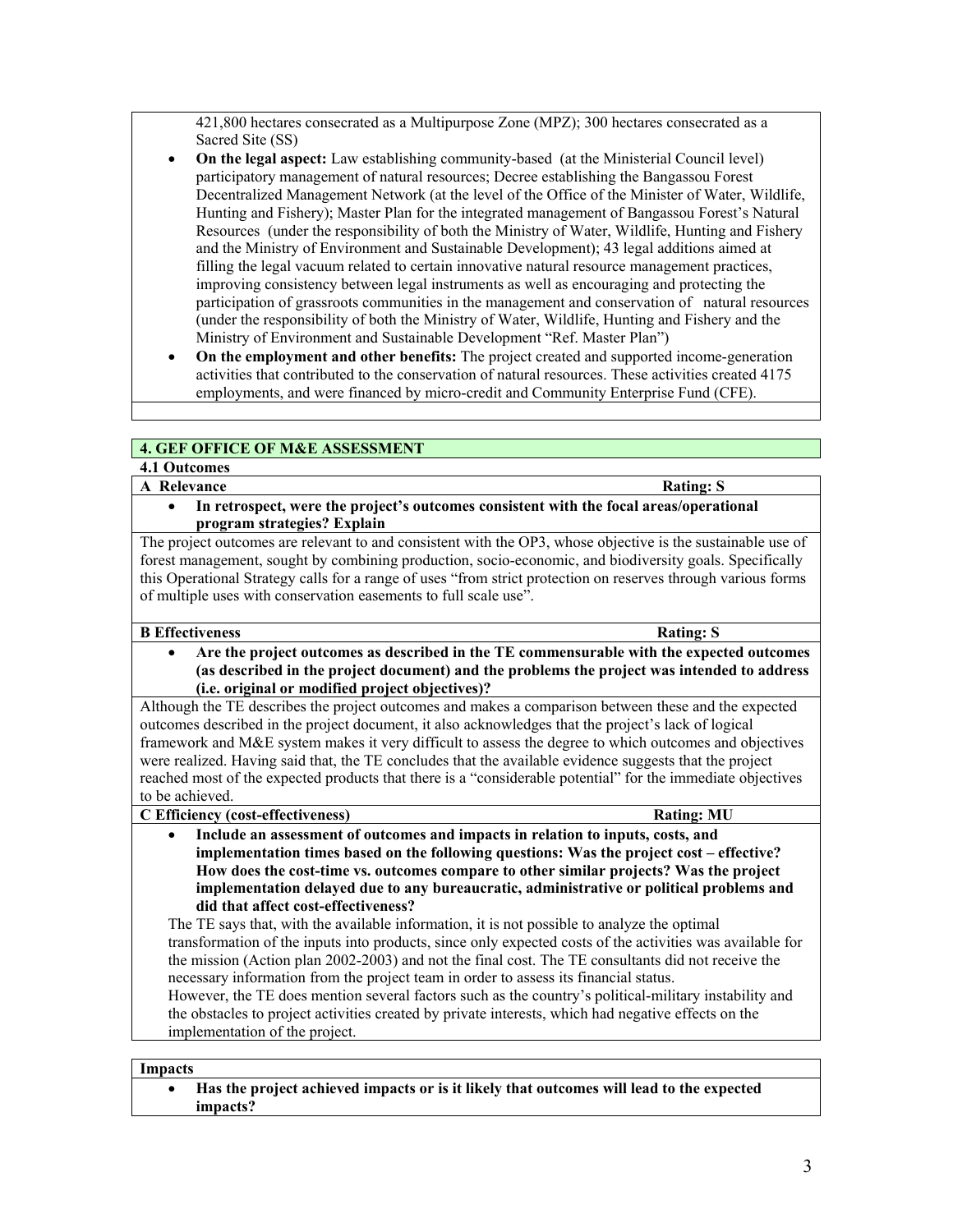According to the TE and PIR, the project has achieved and is still expecting to achieve impacts on 1) expanding protected areas; 2) improving management effectiveness of protected areas; 3) improving practices of sustainable use of biodiversity resources; 4) creating changes in sectoral policies, laws and regulations to improve biodiversity conservation and sustainable use. (included in section 3.2) But it is important to note that the TE clearly specifies that without further support the results achieved are likely to have a very limited impact in the log term.

**4.2 Likelihood of sustainability.** Using the following sustainability criteria, include an assessment of **risks** to sustainability of project outcomes and impacts based on the information presented in the TE.

| <b>Financial resources</b><br>$\mathbf{A}$                                                                           | <b>Rating: U</b> |  |
|----------------------------------------------------------------------------------------------------------------------|------------------|--|
| As donors' strong support is still necessary to consolidate achievements and avoid regression, the financial         |                  |  |
| risk remains high. The TE includes no signs that donors will accept the additional activities recommended            |                  |  |
| and support them financially. While some limited but sufficient internal resources are available, the                |                  |  |
| sustainability risk is high.                                                                                         |                  |  |
| Socio political<br>B                                                                                                 | <b>Rating: U</b> |  |
| A major political risk identified is that the current political instability of the country, especially over the last |                  |  |
| two years, and the direction to which this political crisis is heading. The security situation isn't any better,     |                  |  |
| and this constitutes a major threat to all the achievements and expected outcome that the project hopes to           |                  |  |
| generate in the future.                                                                                              |                  |  |
| C<br><b>Institutional framework and governance</b>                                                                   | <b>Rating: L</b> |  |
| According to the TE and PIR, the inputs of the project allowed the Government to change the basis of the             |                  |  |
| natural resources management law and rule in favour of the local communities and to reinforce local                  |                  |  |
| institutions in order to set up the best conservation system. In addition, the private sector and NGOs are           |                  |  |
| involved in the local natural resources management plan and encouraged to promote sustainability.                    |                  |  |
| Environmental<br>D                                                                                                   | <b>Rating: L</b> |  |
| The project tested highly decentralized and participatory approaches to the sustainable management of the            |                  |  |
| Bangassou Dense Forest region of southern CAR. This area has high species and ecosystem diversity, and               |                  |  |
| an unusual blend of forest and savanna flora and fauna, including threatened populations of forest and               |                  |  |
| savanna elephants, and the northernmost population of chimpanzees in central Africa. Fire, land-use                  |                  |  |
| changes and over-hunting are degrading the Bangassou ecosystems. The project tested community-based                  |                  |  |
| management approaches to making local resource use more sustainable, along with policy and tenure                    |                  |  |
| reform to protect and support local conservation.                                                                    |                  |  |
| According to the TE, these tests for resource sustainability proved to be successful and without major               |                  |  |
| environmental risks, except the risk to decentralize natural resource management skills due to political             |                  |  |
| instability, which might reflect on the environmental sustainability.                                                |                  |  |

Provide only ratings for the sustainability of outcomes based on the information in the TE:

| $\mathbf{A}$ | <b>Financial resources</b>                        | <b>Rating: U</b> |
|--------------|---------------------------------------------------|------------------|
| B            | Socio political                                   | <b>Rating: U</b> |
| C            | Institutional framework and governance Rating: HL |                  |
| D            | Environmental                                     | <b>Rating: L</b> |

### **4.3 Catalytic role**

## **1. Production of a public good**

A communication strategy used in the area has been built on several channels namely rural broadcasting, workshops, video presentation, pictured books, training sessions, newspaper, sketch etc. The PIR2004 says that these efforts to disseminate lessons and transferring knowledge had and are expected to have demonstration and replication effects.

**2. Demonstration**

#### No **3. Replication**

No.

**4. Scaling up** No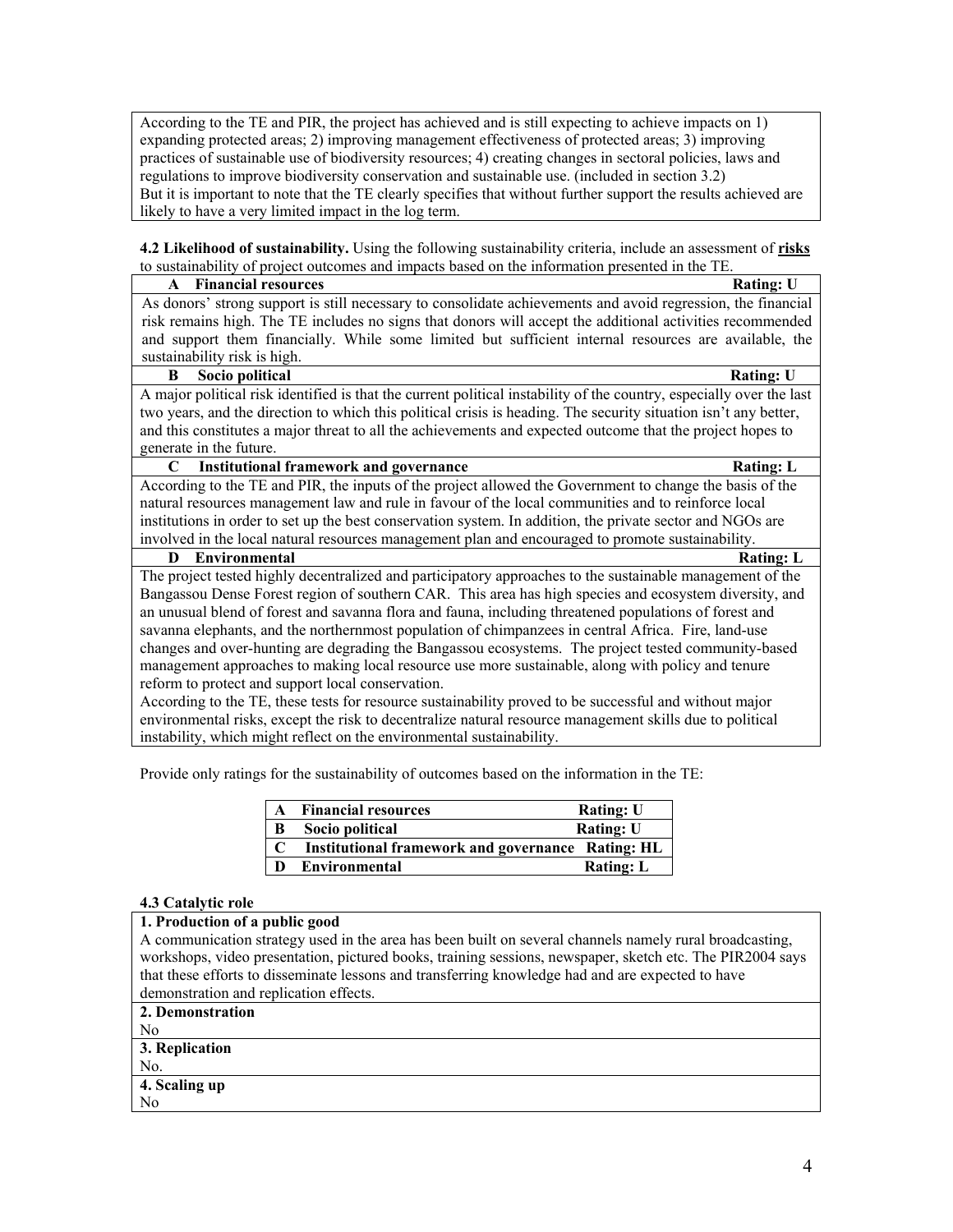### **4.4 Assessment of the project's monitoring and evaluation system based on the information in the TE**

**A. In retrospection, was the M&E plan at entry practicable and sufficient? (Sufficient and practical indicators were identified, timely baseline, targets were created, effective use of data collection, analysis systems including studies and reports, and practical organization and logistics in terms of what, who, when for the M&E activities) Rating: MU**

The Project Document included a description of outputs, activities and indicators for each objective identified, but it failed to create specific targets. Due to the lack of a useful baseline, it did establish a plan for data collection, but as stated in the TE, this plan did not specify the practical organization and logistics involved.

**B. Did the project M&E system operate throughout the project? How was M&E information used during the project? Did it allow for tracking of progress towards projects objectives? Did the project provide proper training for parties responsible for M&E activities to ensure data will continue to be collected and used after project closure? Rating: MU**

According to the TE, the M&E plan was not implemented. The TE suggests that the M&E plan was not implemented because "the relevant parties maybe considered that the project is more like rural development and that it has no real negative effect on environment (p.33)",. Furthermore, the TE says that the project had its "own limited" M&E system that did not follow the plan.

Despite that M&E information was obviously not used throughout the project, and that TE does not mention whether the project provided proper training for parties responsible for M&E activities to ensure data will continue to be collected and used after project closure, TE and PIR2004 both list some M&E actions carried out by the team. Among these were: a field visit, the results of which have given the model of local grass root communities' experience, a UNDP GEF field visit, a Tripartite Review, a Mid-Term Evaluation and a Final Evaluation.

**C. Was M&E sufficiently budgeted and was it properly funded during implementation? Rating: U**

The TE mentions that M&E was not sufficiently budgeted or properly funded. The TE says that an elaborate discussion of the cost that should be allocated to M&E was ignored due to the limited budget, so the limited measures of M&E actions were carried within this context.

### **Can the project M&E system be considered a good practice?**

No. The project M&E system cannot be considered a good "practice" because it was not "practiced" per se but remained on paper. It gives unconvincing arguments on why an M&E plan that is already identified and that includes all elements of a good plan was not implemented.

### **4.5 Lessons**

Project lessons as described in the TE

### **What lessons mentioned in the TE that can be considered a good practice or approaches to avoid and could have application for other GEF projects?**

The TE and last PIR list the following lessons:

- a. It is important to identify and strengthen the involvement of constructive leaders in the establishment of community management bodies, so as to avoid instances where individuals make their private interests prevail over the collective concern of the populations targeted by project interventions.
- b. No matter whether it is established through a democratic process involving grassroots populations or its members benefited from training and appropriate guidance, a community eco-development organ reaches a degree of autonomy (good governance, appropriate management) only after several years of learning (at least 4 to 5 years) marked by 3 to 4 election cycles including penalty votes against administrator-elect members.
- c. An eco-development organizational structure with several governance or consultative and action levels (regional, prefectorial, sub-prefectorial, municipal and local) and organized into community spaces must emerge from regions and draw its primary components (members) from within each of the contemporary socio-professional and socio-cultural interest groupings. The representation and legitimacy of those elected to these positions are thus recognized and respected by members of the community at large.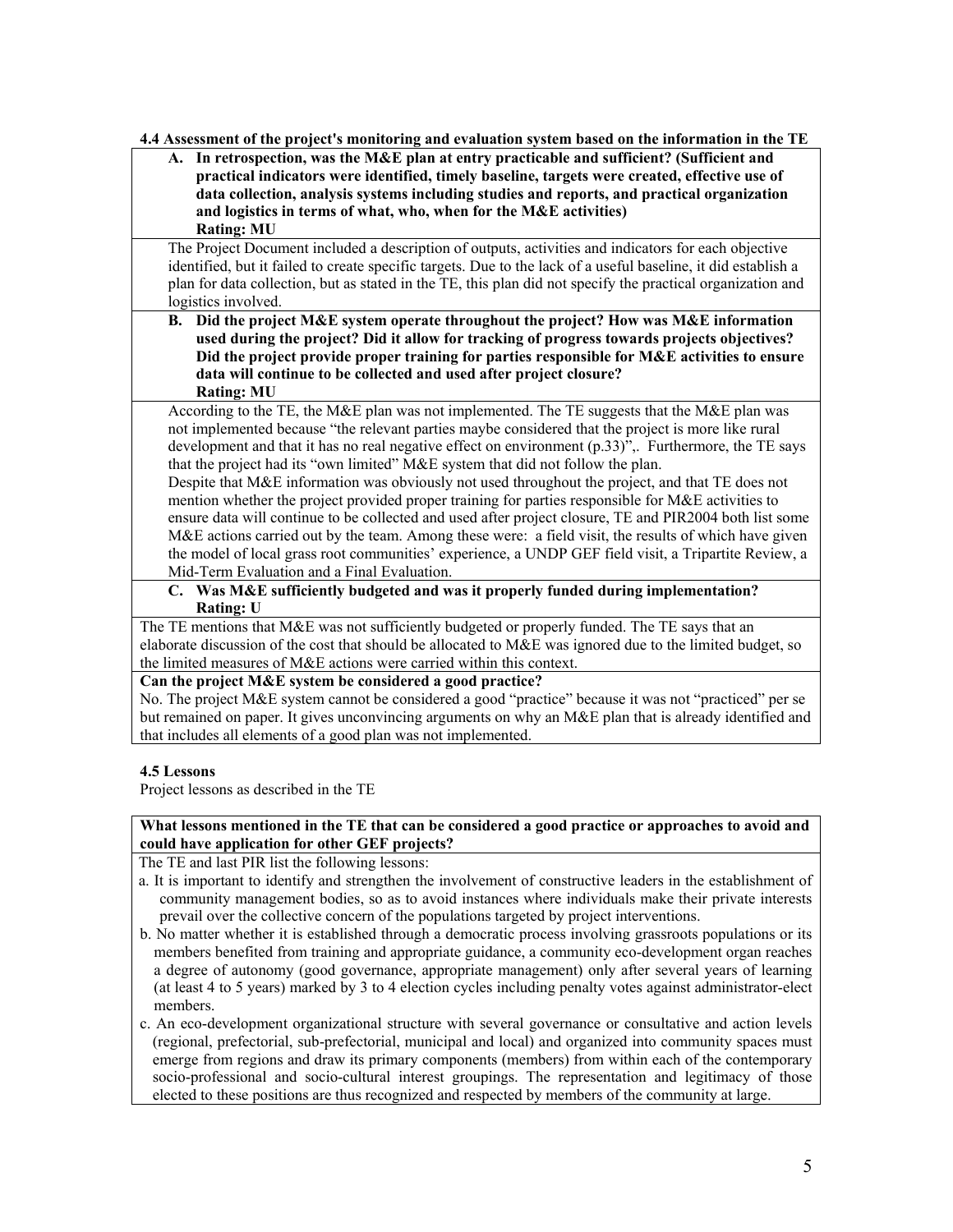- d. The participation of rural women in any important initiative can be triggered only through awareness raising, information and training campaigns. It also involves concrete catalytic actions to be taken advantage of through leading women and the latter's willingness to share experience with the other women. The actions that must be taken in favor of these women must necessarily be presented as a support to improve the welfare of their respective households, in particular, and local communities, in general. In addition, the husbands of targeted women must endorse these actions, which must reinforce cohesion within the said-households rather than destabilize them.
- e. The technical team of a project must only be interested in stimulating through training and information, the emergence of a democracy, good governance and self-monitoring culture within grassroots communities. It must refrain from taking positions when a choice is made or when a member of a community eco-development body is removed from office or otherwise cause trouble or compromise the smooth operation of project. The populations must also assume responsibility regarding both the choices of their representatives and the subsequent consequences. It is only through this learning exercise and permanent questioning that an efficient community dynamic focusing on democracy and good governance can emerge.

**4.6 Quality of the evaluation report** Provide a number rating 1-6 to each criteria based on: Highly Satisfactory = 6, Satisfactory = 5, Moderately Satisfactory = 4, Moderately Unsatisfactory = 3, Unsatisfactory = 2, and Highly Unsatisfactory = 1. Please refer to the "Criteria for the assessment of the quality of terminal evaluation reports" in the document "Ratings for the achievement of objectives, sustainability of outcomes and impacts, quality of terminal evaluation reports and project M&E systems" for further definitions of the ratings.

#### **4.6.1 Comments on the summary of project ratings and terminal evaluation findings**

In some cases the GEF Evaluation Office may have independent information collected for example, through a field visit or independent evaluators working for the Office. If additional relevant independent information has been collected that affect the ratings of this project, included in this section. This can include information that may affect the assessment and ratings of sustainability, outcomes, project M&E systems, etc.

No additional information was available.

| 4.6.2 Quality of terminal evaluation report                                               | <b>Ratings</b>          |
|-------------------------------------------------------------------------------------------|-------------------------|
| A. Does the report contain an assessment of relevant outcomes and impacts of the          | $\overline{\mathbf{5}}$ |
| project and the achievement of the objectives?                                            |                         |
| Yes, the report contains a thorough assessment of relevant outcomes and impacts of the    |                         |
| project and the achievement of the objectives. Unlike most TEs though, the report does    |                         |
| not distinguish these in clearly separate sections, but made sure to list them all within |                         |
| the text.                                                                                 |                         |
| B. Is the report internally consistent, is the evidence complete/convincing and are       | 3                       |
| the IA ratings substantiated?                                                             |                         |
| To a certain extent, the report was internally consistent, the evidence is not always     |                         |
| complete and convincing, such as why costs efficiency was not reflected or why M&E        |                         |
| system was not implemented. No IA ratings were mentioned in the text.                     |                         |
| C. Does the report properly assess project sustainability and /or a project exit          | 3                       |
| strategy?                                                                                 |                         |
| The report somehow assesses project sustainability, and allocates a separate section for  |                         |
| it, but without elaborating on all its aspects. It does not identify all risks that such  |                         |
| project can encounter. More importantly, an exit strategy was not considered in the TE.   |                         |
| D. Are the lessons learned supported by the evidence presented and are they               | $\overline{4}$          |
| comprehensive?                                                                            |                         |
| Yes, the lessons learned were sometimes supported by the evidence presented within the    |                         |
| context of the entire evaluation, and not all but most aspects were covered with regards  |                         |
| to comprehensiveness. Most importantly, they do not come following an M&E that            |                         |
| evaluates the project and generates lessons that are reliable.                            |                         |